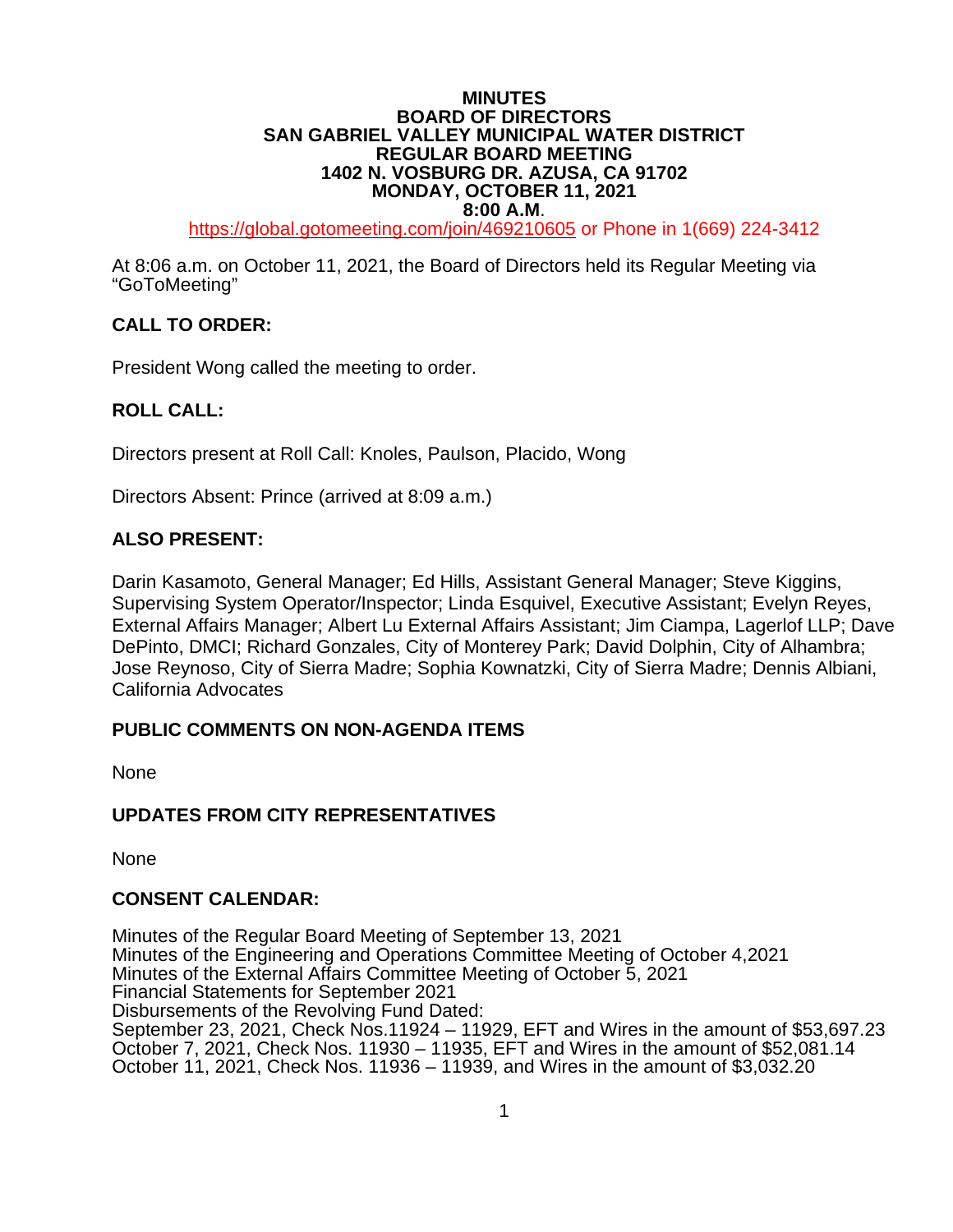Disbursements of the General Fund Dated: September 17, 27 & 30, 2021, Check Nos. 42442 – 42462 and EFT's, in the amount of \$476,111.13 October 11, 2021, Check Nos. 42463 – 42491 in the amount of \$194,478.61

Future Meeting Attendance Approval: None

On motion of Director Paulson, seconded by Director Placido, and unanimously carried 4-0, the Consent Calendar was approved.

Approved, by the Board of Directors of the San Gabriel Valley Municipal Water District at their regular meeting held on October 11, 2021, by the following roll call vote:

Ayes: Knoles, Paulson, Placido, Wong Noes: None Absent: Prince Abstain: None

**Director Prince joined the meeting at 8:09 a.m.**

### **ACTION AGENDA ITEM**

#### **SIERRA MADRE PRESENTATION ON WATER CONSERVATION MEASURES**

Sophia Kownatzki from the City of Sierra Madre made a PowerPoint presentation to the Board on the City's Water Conservation Program, which included permanent conservation measures.

### **LEGISLATIVE UPDATE**

Dennis Albiani from California Advocates provided a legislative update on the Budget and on water-related bills that the District was following for the legislative year.

#### **RATE ASSISTANCE PROGRAM EXTENSION**

On motion of Director Paulson, seconded by Director Knoles, and unanimously caried 5-0, the request to extend the Rate Assistance Program to June 30, 2022, was approved.

Approved by the Board of Directors of the San Gabriel Valley Municipal Water District at their regular meeting held on October 11, 2021, by the following roll call vote:

Ayes: Knoles, Paulson, Placido, Prince, Wong Noes: None Absent: None Abstain: None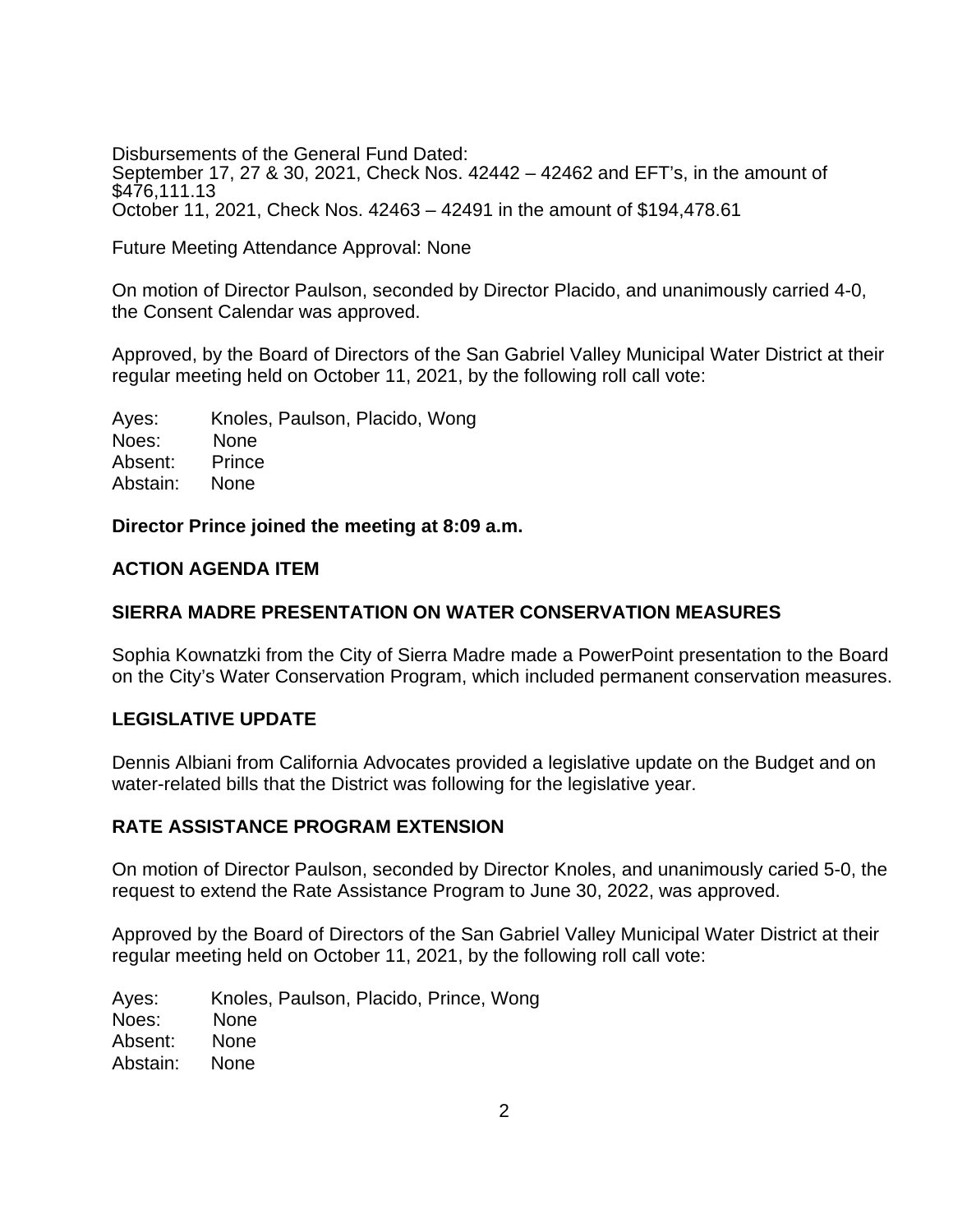### **APPROVE ANNUAL REPORT**

On motion of Director Prince, seconded by Director Knoles, and unanimously caried 5-0, San Gabriel Valley Municipal Water District's 2020-2021 Annual Report was approved.

Approved by the Board of Directors of the San Gabriel Valley Municipal Water District at their regular meeting held on October 11, 2021, by the following roll call vote:

Ayes: Knoles, Paulson, Placido, Prince, Wong Noes: None Absent: None Abstain: None

#### **ECO TECH IRRIGATION PROPOSAL**

On motion of Director Knoles, seconded by Director Paulson, and unanimously caried 5-0, EcoTechServices, Inc's proposal to provide irrigation controller retrofits for residential water customers was approved.

Approved by the Board of Directors of the San Gabriel Valley Municipal Water District at their regular meeting held on October 11, 2021, by the following roll call vote:

Ayes: Knoles, Paulson, Placido, Prince, Wong Noes: None Absent: None Abstain: None

### **ALHAMBRA YMCA LANDSCAPE PROJECT**

On motion of Director Paulson, seconded by Director Placido, and unanimously caried 5-0, the YMCA of West San Gabriel Valley's O.W.L. grant request for their drought tolerant landscaping project cost of \$8,048.25, which includes installing drip irrigation and planting drought tolerant plants was approved.

Approved by the Board of Directors of the San Gabriel Valley Municipal Water District at their regular meeting held on October 11, 2021, by the following roll call vote:

Ayes: Knoles, Paulson, Placido, Prince, Wong Noes: None Absent: None Abstain: None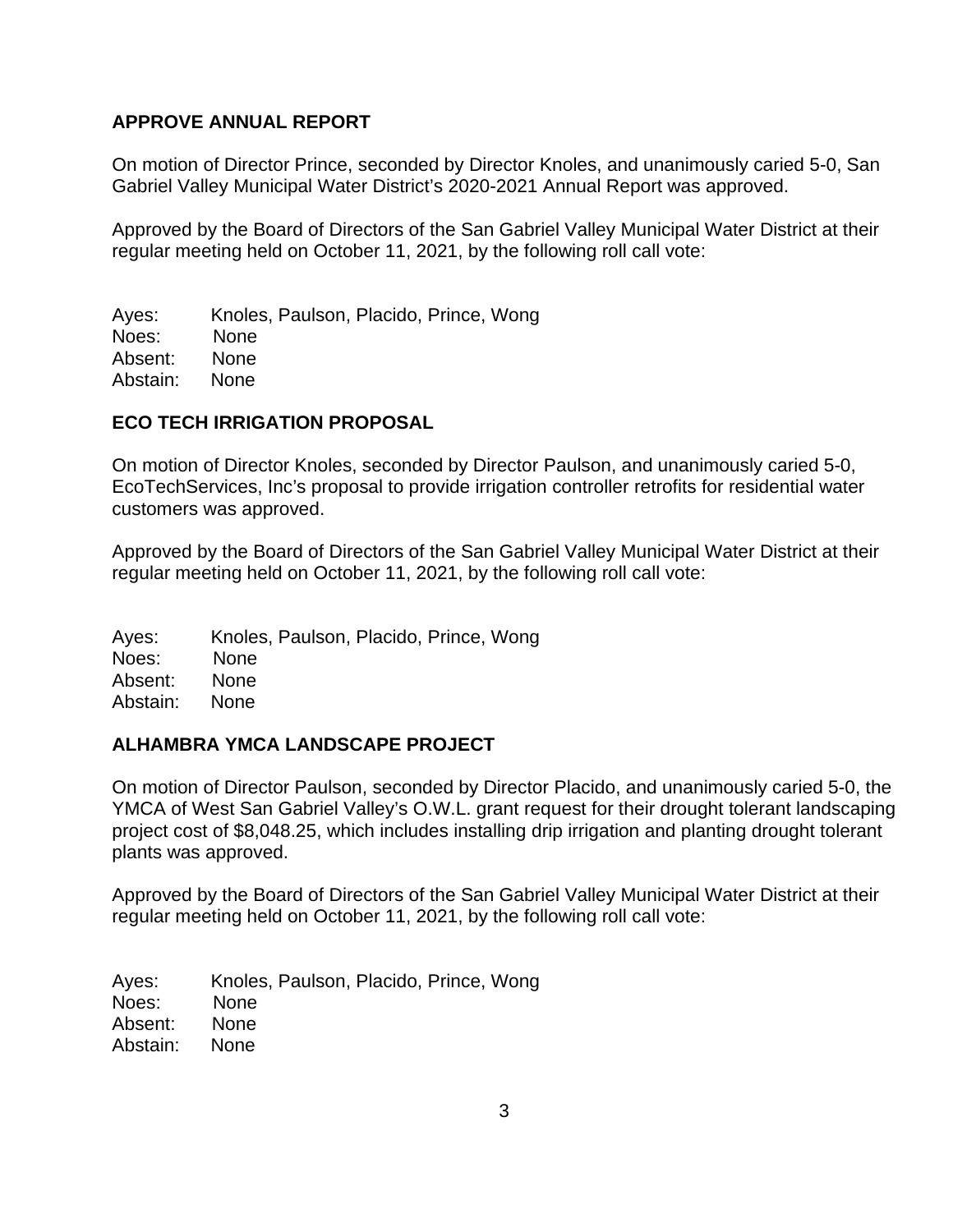## **RESOLUTION NO. 10-2021-788 CONTINUATION OF VIRTUAL BOARD MEETINGS**

On motion of Director Placido, seconded by Director Paulson, and unanimously caried 5-0, A RESOLUTION OF THE BOARD OF DIRECTORS OF THE SAN GABRIEL VALLEY MUNICIPAL WATER DISTRICT PROCLAIMING A STATE OF EMERGENCY PERSISTS, RATIFYING THE PROCLAMATION OF A STATE OF EMERGENCY BY GOVERNOR GAVIN NEWSOM, AND AUTHORIZING REMOTE TELECONFERENCE MEETINGS OF THE BOARD OF DIRECTORS OF THE SAN GABRIEL VALLEY MUNICIPAL WATER DISTRICT FOR THE PERIOD OCTOBER 10, 2021, TO NOVEMBER 8, 2021, PURSUANT TO BROWN ACT PROVISIONS was approved.

Approved by the Board of Directors of the San Gabriel Valley Municipal Water District at their regular meeting held on October 11, 2021, by the following roll call vote:

Ayes: Knoles, Paulson, Placido, Prince, Wong Noes: None Absent: None Abstain: None

### **INFORMATION ITEMS**

### **EXTERNAL AFFAIRS**

External Affairs Report in Agenda Packet.

### **UNFINISHED BUSINESS**

### **REPORT ON BASIN MANAGEMENT**

Mr. Hills reported the Baldwin Park Key Well is at 184.8 acre-feet above sea level. He also reported a three-year purchase water plan for fiscal year 2021-22 to 2023-24 was filed by the Main Basin Watermaster.

### **REPORT OF WQA**

Director Paulson reported the presentation on WQA's Audited Financial Statements for Fiscal Year Ending June 30, 2020, was approved.

### **REPORT OF THE ATTORNEY**

Counsel reported on the following: Incidental Take Permit Litigation, Center For Food Safety Case, and clarified the reporting on SB323. Counsel reported that he slightly revised the District Expense Report Form to incorporate a minor verbiage change.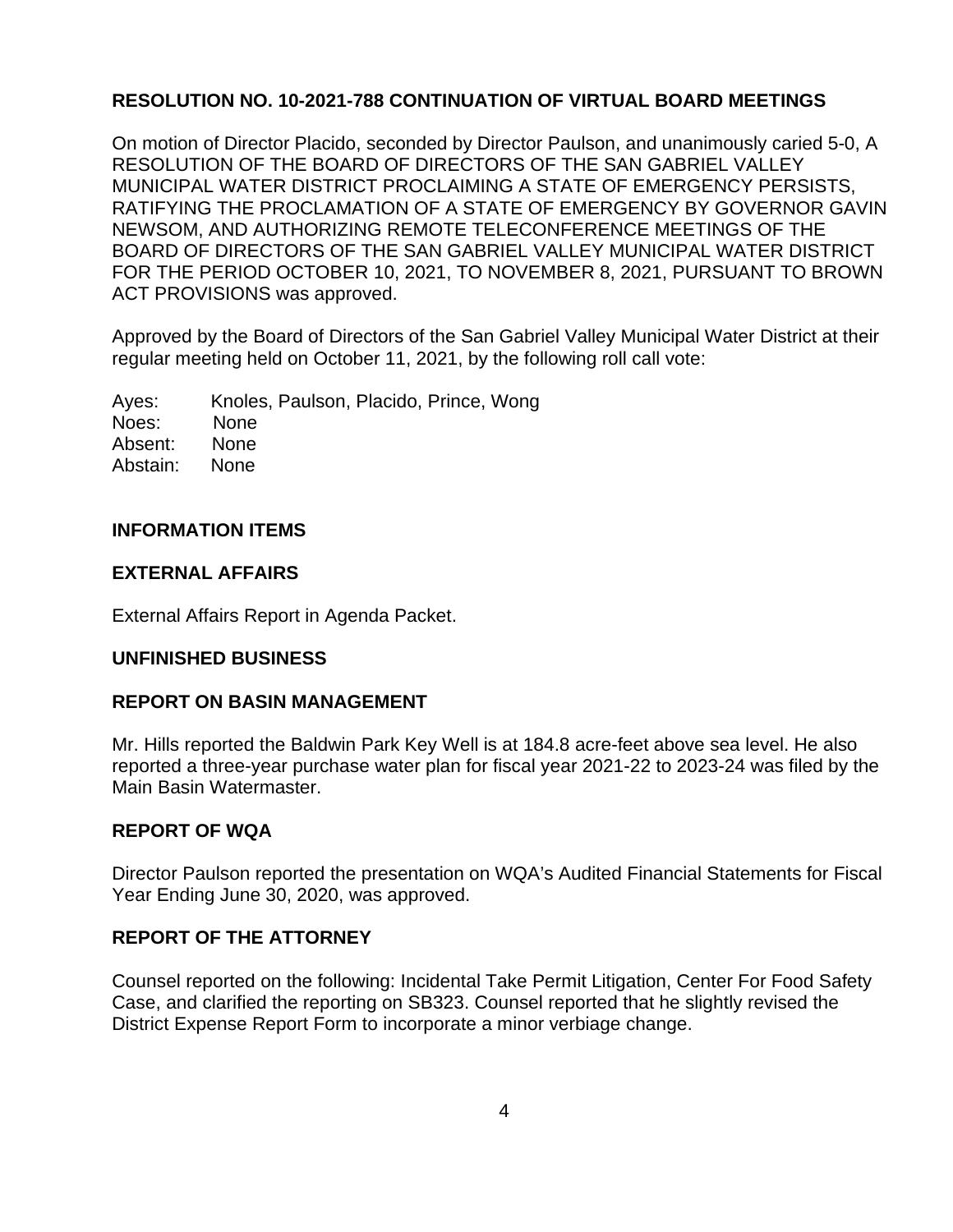# **REPORT OF THE GENERAL MANAGER/ASSISTANT GENERAL MANAGER**

The General Manager's written report is in the Agenda Packet.

The General Manager reported Steve Bucknam is preparing a brief memo on potential state and federal funding opportunities and will present his findings at a future board meeting. On September 22, 2021, a meeting with MWD was held to discuss participation in the Regional Recycled Water Project. The next step for the District would be to issue a nonbinding Letter of Intent concerning its potential participation in that project. Provost and Pritchard are working to obtain supplemental water.

The Assistant General Manager's written report is in the Agenda Packet.

The Assistant General Manager reported the overall basin is 15 acre-feet below the operating range. The Canyon Basin is separated from the Main Basin and those levels are reaching critically low levels. He also reported that SGVMWD delivered 1,118 acre-feet on behalf of Three Valleys Municipal Water District to Covina Irrigating Company's surface water treatment facility and 951 AF on behalf of Upper District to Azusa Light and Water's Canyon Filtration Plant.

The Assistant General Manager mentioned that he will miss November's, Board Meeting due to a personal necessity.

Steve Kiggins announced the District has hired Kevin Wise, a retired United States Navy Gunners Mate Petty Officer Third Class, to fill the vacant position of System Operator/Inspector. Kevin comes with 16 – 17 years of experience with water operations.

# **REPORT OF THE STATE WATER CONTRACTORS**

No report.

### **COMMITTEE MEETING REPORTS**

Engineering and Operations Committee Meeting Minutes and External Affairs Committee Meeting Minutes are in the Agenda Packet.

### **DIRECTOR REPORTS ON EVENTS ATTENDED**

None.

### **DIRECTOR COMMENTS**

None.